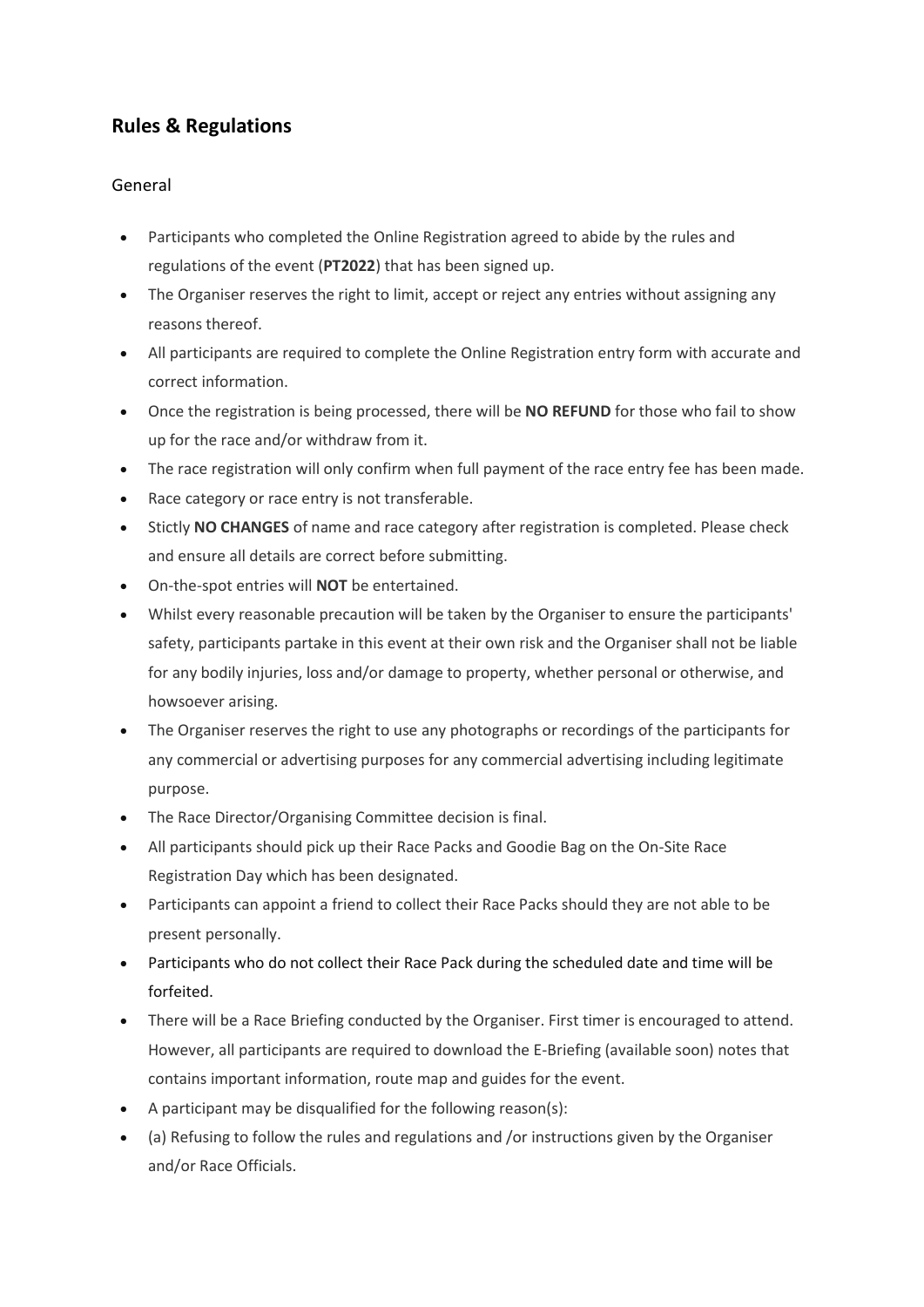- (b) Consumption of alcohol, stimulants or any kind of prohibited drugs 24 hours before the race.
- Any participants decided to withdraw from the race should report to the Race Officials.
- The details on the reverse side of your RACE BIB must be filled in to enable us to contact your next-of-kin in case of emergency.
- The Multisport Timing Chip is the sole means of race timing measurement. NO CHIP = NO TIMING
- All participants in both the Individual and/or Relay category must ensure that their Timing Chips are securely strapped to their left or right ankle before beginning on any leg of the race.
- The Organiser will not be responsible for any inaccuracy in participant's race timings due to improper wearing of Timing Chip.
- Minimum age for Olympic Distance Race is 18 years of age on 31 Dec 2022 to compete in the race.
- Minimum age for Sprint Distance Race is 16 years of age on 31 Dec 2022 to compete in the race.
- Cut off time for Olympic Distance Race is 4 hours 30 mins.

# **Swimming**

- **Safety buoy is compulsory for all participants. This is a Safety Requirement.** No Safety Buoy will be disqualified immediately. If there is an Elite category for TriLiga, then swim safety buoy is not allowed for this category.
- All swimmers must wear the swim caps provided by the Organiser.
- All swimmers are required to wear proper swimming attire during the entire swimming course.
- Fins, paddles, pool buoys, snorkels or any swimming aids are not allowed.
- Wetsuits are not allowed.
- Support crews are not allowed. Any assistance received during the swim will result in immediate disqualification (with the exception of medical aid).
- No one is permitted in the swim course other than the participants and officials.
- Swimmers in difficulty shall signal the safety boat/kayak for assistance.

# **Cycling**

• All participants are required to use their own bicycles, helmet and all attires for the race. Organiser will NOT provide any of these items to the participants if they did not bring.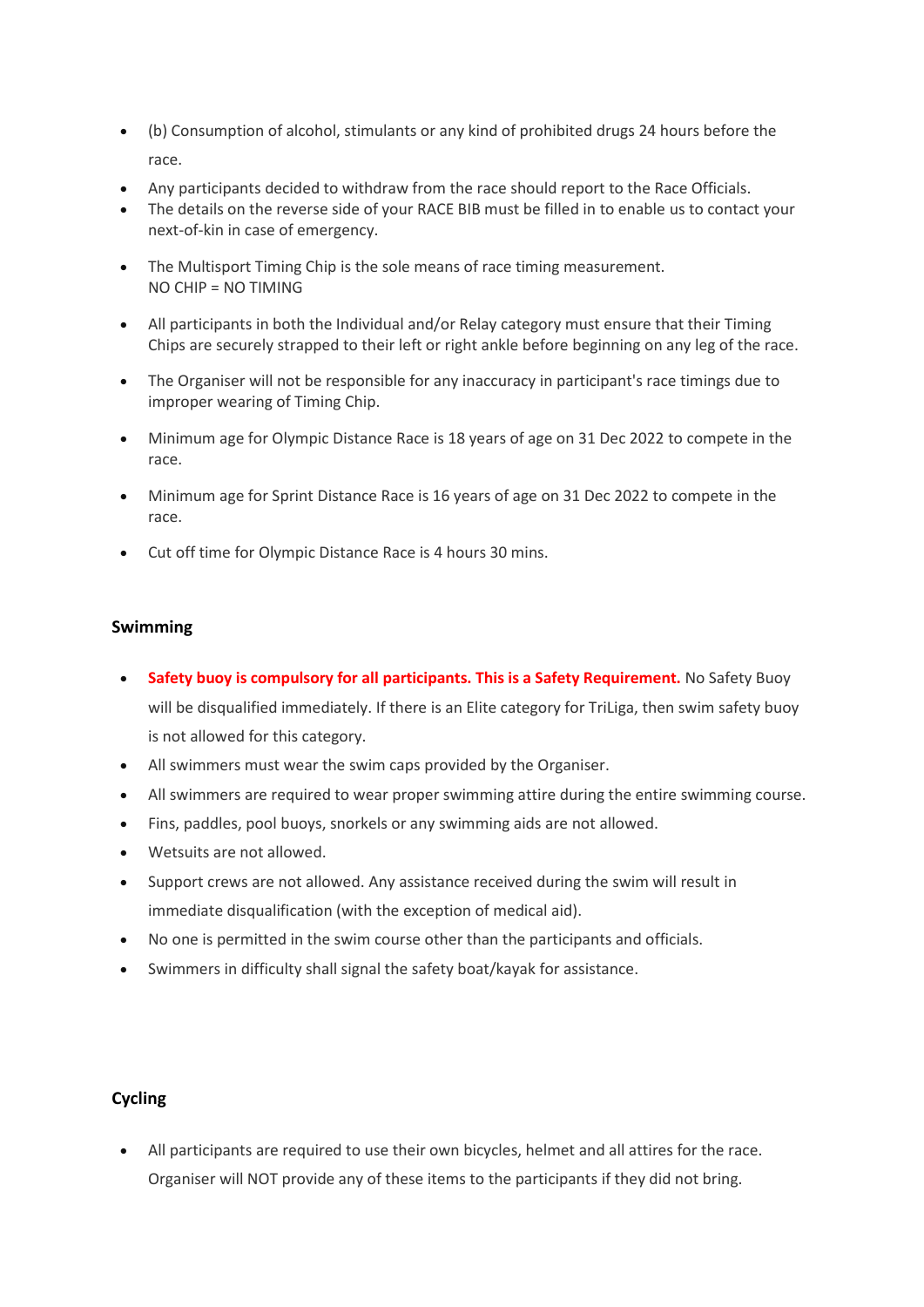• This is a draft-legal race and for safety reason only road bike are allow to participate the race. Below are Draft-legal following rules:

a. Frame : The frame of the bike shall be of a traditional pattern, i.e., built around a closed frame of straight or tapered tubular elements (which may be round, oval, flattened, teardrop shaped or otherwise in cross-section). Bikes built around a diamond shape (no saddle down tube) or with a rear triangle which does not connect at the top of the down tube/top tube section are considered acceptable.

b. Non-traditional or unusual bikes : Non-traditional or unusual bikes or equipment shall be illegal unless details have been submitted to the Malaysia Triathlon Technical Committee for approval at least 30 days before the Event.

c. Wheels :

i. No wheel may contain any mechanisms, which are capable of accelerating it;

- ii. There must be a brake on each wheel;
- iii. Wheels shall have at least 12 spokes;

iv. Disc wheels are not allowed.

d. Handlebars :

i. Only traditional drop handlebars are permitted. The handlebars must be plugged ii. Clip-ons are not allowed.

- All cyclists must wear a helmet during the entire cycling course. Any cyclist seen riding without a helmet will result in immediate disqualification.
- All cyclists must ensure that their helmets are securely fastened before leaving the transition area.
- All cyclist must ensure that their race numbers are clearly visible at the back of their cycling attires at all times.
- Bare torso is not allowed at all times.
- Participant may walk or run with their bicycles.
- Support vehicles and crews are not permitted. Any assistance received during cycling will result in immediate disqualification (with exception of medical aid).
- All cyclist are to keep to the left side of the road and are reminded to observe traffic rules at all times.
- All participants will have to perform their own repairs if their bicycles should breakdown.
- All participants are required to place their bicycles at the designated bicycle rack with their race numbers on race day morning.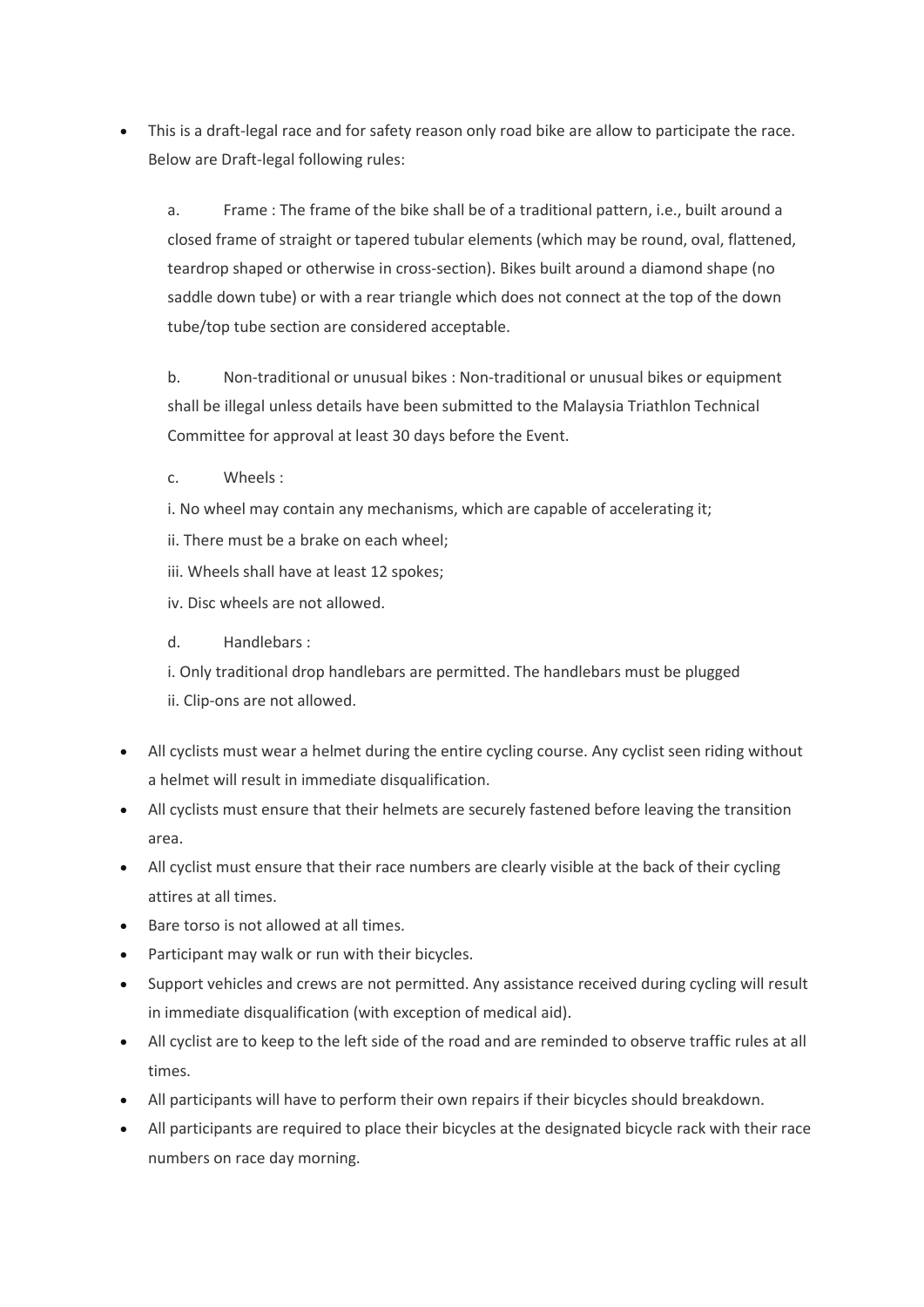• All participants are encouraged to have their bicycles checked before the race starts.

### **Running**

- All runner must ensure that their race numbers are clearly visible both in front of their running attires at all times.
- Bare torso is not allowed at all times.
- Support vehicles or pacers are not allowed.

#### **Relay Team**

- Each Relay team must consist of minimum 2 members and not more than 3.
- Relay disciplines are non-transferable among the team members and is not replaceable by another person.
- It is only one categories for the Relay Team, either your team have all men, all women or mix men and women team.
- All participants in relay teams are responsible for passing their Timing Chip to their teammates at designated areas after completing their respective legs. Passing of Timing Chip outside of the designated area would result in immediate disqualification. In other words, the swimmer will have to hand over the Timing Chip to the cyclist at the designated area before the cyclist collects his/her bike. The cyclist will have to rack his/her bike before handling over the Timing Chip to the runner at the designated area.

# **Transition Area**

- All bicycles racks are numbered according to the race numbers of every participants.
- All participants are required to place their bicycles at the designated bicycle rack with their race numbers.
- A basket is provided by the Organizer to each participant to place their belongings tidily.
- Participants must not interfere with another participants belongings.
- Cycling is not permitted in the Transition Area.

#### **Inclement Weather**

In the event of inclement weather, the Organizer reserves the right to delay the commencement of the race.